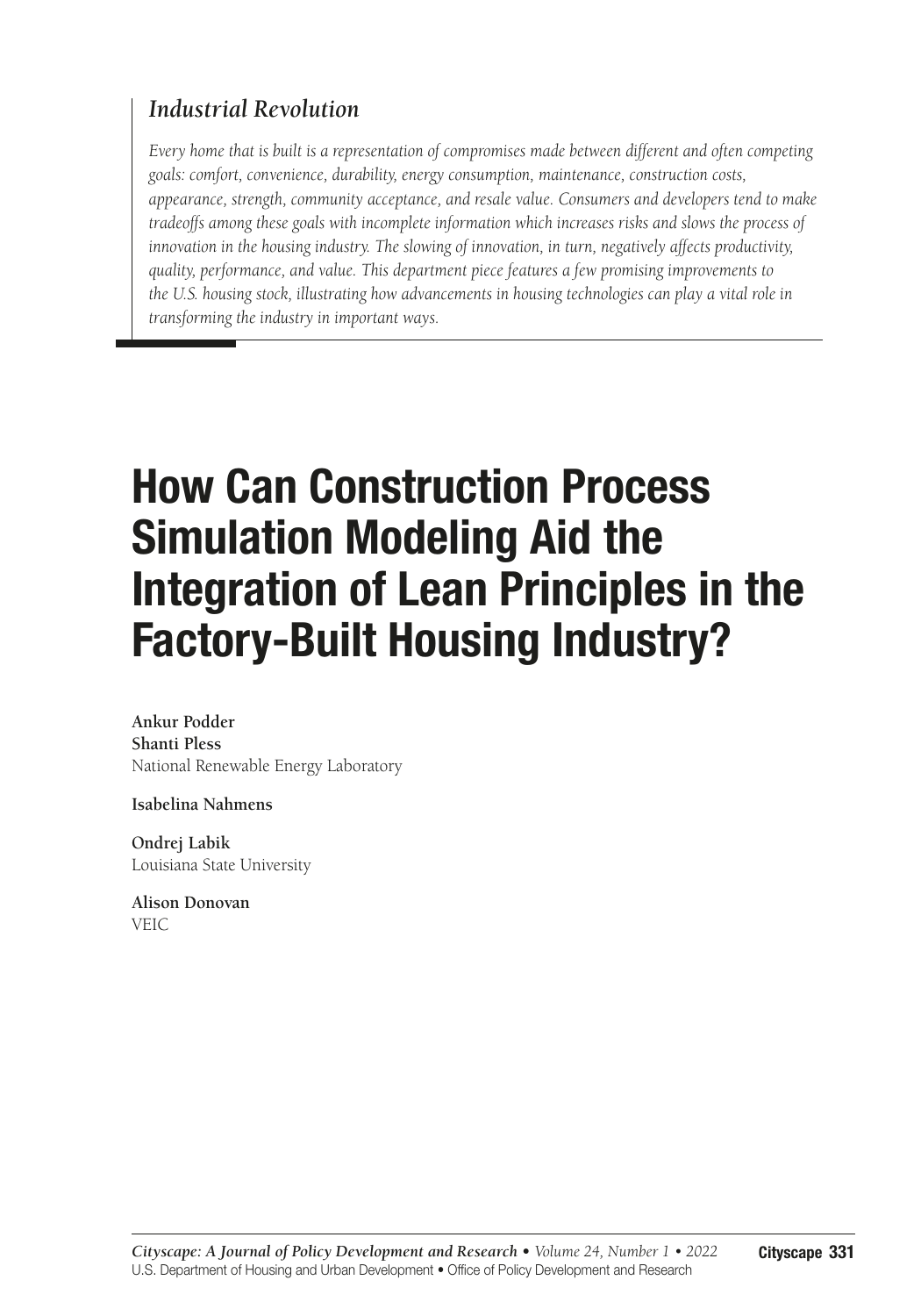## **Abstract**

*New and existing factories that produce and deliver factory-built housing can benefit from construction process simulation modeling to explore the integration of Lean principles in their operations. Construction process simulation modeling provides digital or virtual recreations of the real-world factory environments to visualize, quantify, analyze, and optimize their underlying behavior, including factory productivity, material flow, labor dynamics, bottlenecks, and work scope. One of the key benefits of process simulation modeling is the ability to create and compare "what-if" scenarios, including integrating Lean principles such as reducing waste (for example, transportation, waiting), line balancing, and just-in-time concepts.*

*In general, three process simulation methods are widely used: discrete event simulation (DES), agentbased modeling (ABM), and system dynamics (SD). Myriad process simulation software also is available, but depending on the industry, complexity of the system, and purposes of the simulation, some software might be more appropriate. Similar to how computer-aided design (CAD) software such as AutoCADTM and RhinocerosTM enable building design of modular or factory-built housing, process simulation modeling software such as jStrobeTM, ProModelTM, and AnyLogicTM can enable factory design of new and existing factories to deliver modular affordable housing at scale, as opposed to traditional site-built construction. Software with DES capabilities can help generate a process model that is a logical representation of resources and activities in a factory. Software with CAD-DES integration can leverage product-process data integration to help spatially visualize a DES model of the factory in the CAD environment. Software with multimethod simulation capabilities, widely used in the manufacturing industry, brings together DES, ABM, and SD in a single platform that allows visualization, quantification, analyses, and optimization at varying data fidelities. Near-real-time data from an existing factory can be directly plugged into multimethod simulation software so that the construction process simulation model is a near-accurate representation of the real-world factory conditions. This report provides insights into the use of simulation as an aid to integrate Lean concepts in factories, including guidelines for selecting the appropriate process simulation modeling method and software. These insights have been developed as part of ongoing process simulation modeling research, development, and demonstration projects at the U.S. Department of Housing and Urban Development, the U.S. Department of Energy, and the National Renewable Energy Laboratory focused on how process simulation models can enable better integration of resilience, energy efficiency, and low-carbon design strategies.*

# Introduction

Lean manufacturing supports production optimization strategy. It originated at the Ford Motor Company in the early 1900s and was later modernized by the Toyota Motor Corporation. Lean approaches focus on the elimination of waste in all forms, including defects, unnecessary processing steps, unnecessary movement of materials or people, waiting time, excess inventory, and overproduction. In 2007, a unique large-scale study on the introduction of Lean production strategies in the factory-built housing industry uncovered existing levels of efficiency and highlighted opportunities for improvement. Participating production departments in nine plants experienced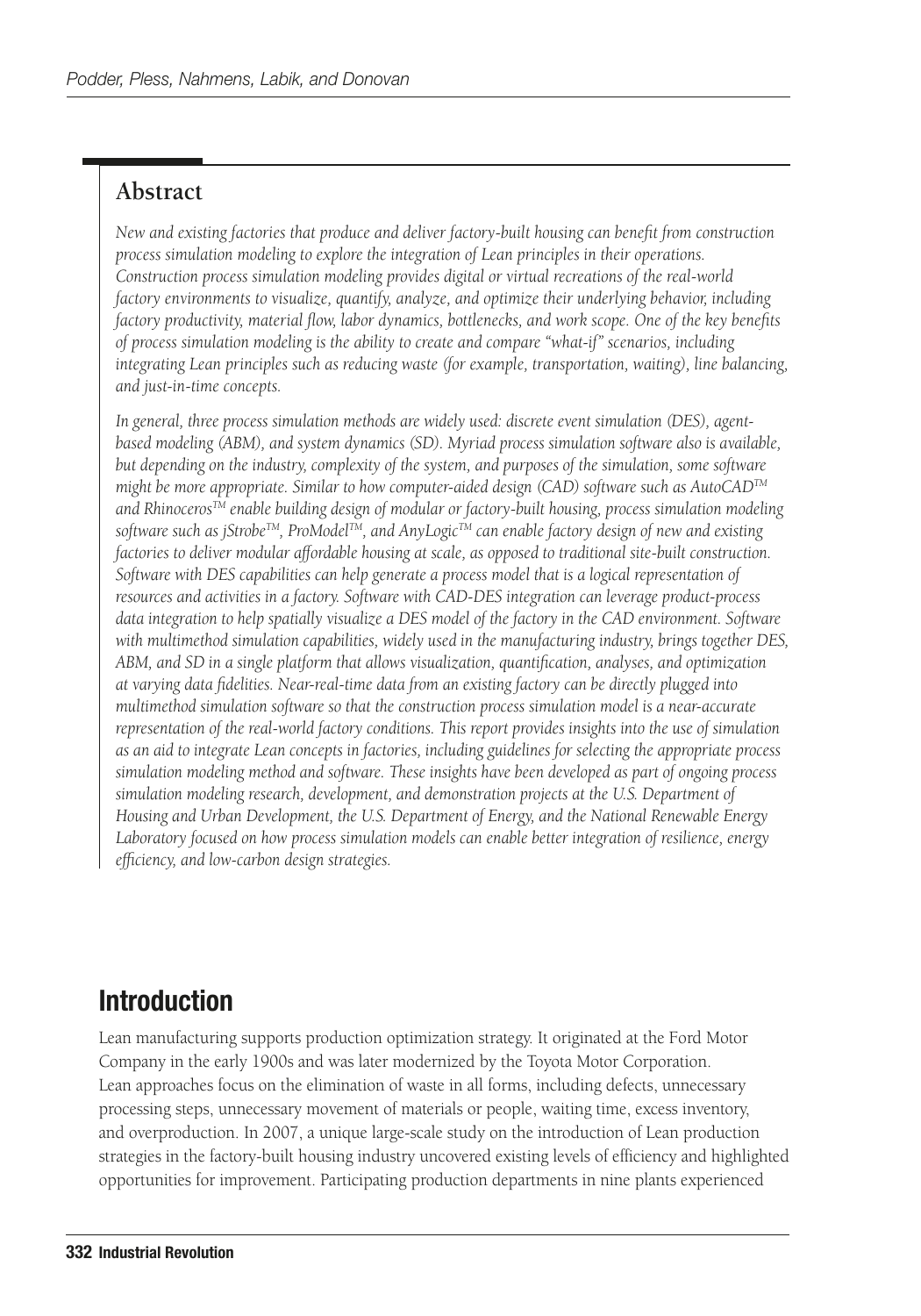productivity improvements ranging from 10 percent to more than 100 percent (MHRA, 2007). Factory-built housing's production strategies should therefore include production optimization, and Lean principles can support the objective of increasing production and lowering cost.

The foundation of Lean production is stability and standardization, achieved through streamlining operations while reducing waste. It involves identifying and eliminating nonvalue-added activities throughout the entire value chain to achieve faster customer response, reduced inventories, higher quality, and better human resources. In a Lean production strategy, all improvements and system design are focused on reducing the seven wastes related to transportation, inventory, motion, waiting, overproduction, overprocessing, and defects (Mullens, 2011).

Process simulation modeling complements widely practiced Lean principles and provides better support to decisionmakers in system design and improvement initiatives. A recent study revealed an increasing interest in the link between Lean and process simulation modeling, especially specific methods such as discrete event simulation (DES) (Uriarte, Ng, and Moris, 2020). Furthermore, the study highlighted gaps and future research opportunities, including (1) lack of reviews on the combination of Lean and simulation focused on the application domain, Lean tools, or specific types of simulation; (2) lack of comprehensive frameworks in the combination of Lean and simulation; (3) lack of framework performance and usability evaluations; (4) lack of the combined use of Lean and simulation for educational purposes; (5) lack of the combination of Lean and simulation in the entire lifecycle of the system; and (6) not taking into account Lean principles in the simulation process (Uriarte, Ng, and Moris, 2020).

This report provides insights into the use of simulation as an aid to integrate Lean concepts in factories, including guidelines for selecting the appropriate process simulation modeling method and software. These insights have been developed as part of ongoing process simulation modeling research, development, and demonstration projects at the U.S. Department of Housing and Urban Development, the U.S. Department of Energy, and the National Renewable Energy Laboratory focused on how process simulation models can enable better integration of resilience, energy efficiency, and low-carbon design strategies.

# Process Simulation Modeling

The authors envision that to modernize factories producing and delivering factory-built housing, builders operating existing factories or gearing up to deploy new factories would take decisions on factory planning and explore opportunities to improve productivity—first, in process simulation models, followed by real-world implementation (exhibit 1). Once a construction process simulation model has been created for a particular factory using data from cameras and sensors, the modular builder can readily inspect the performance of the factory under an endless number of what-if scenarios by changing various spatial and functional aspects of its stations or bays. Because of the high integration between the simulated factory layout, the resources, and the process, the result of any of those changes will be considered in the final performance metric provided by the factory.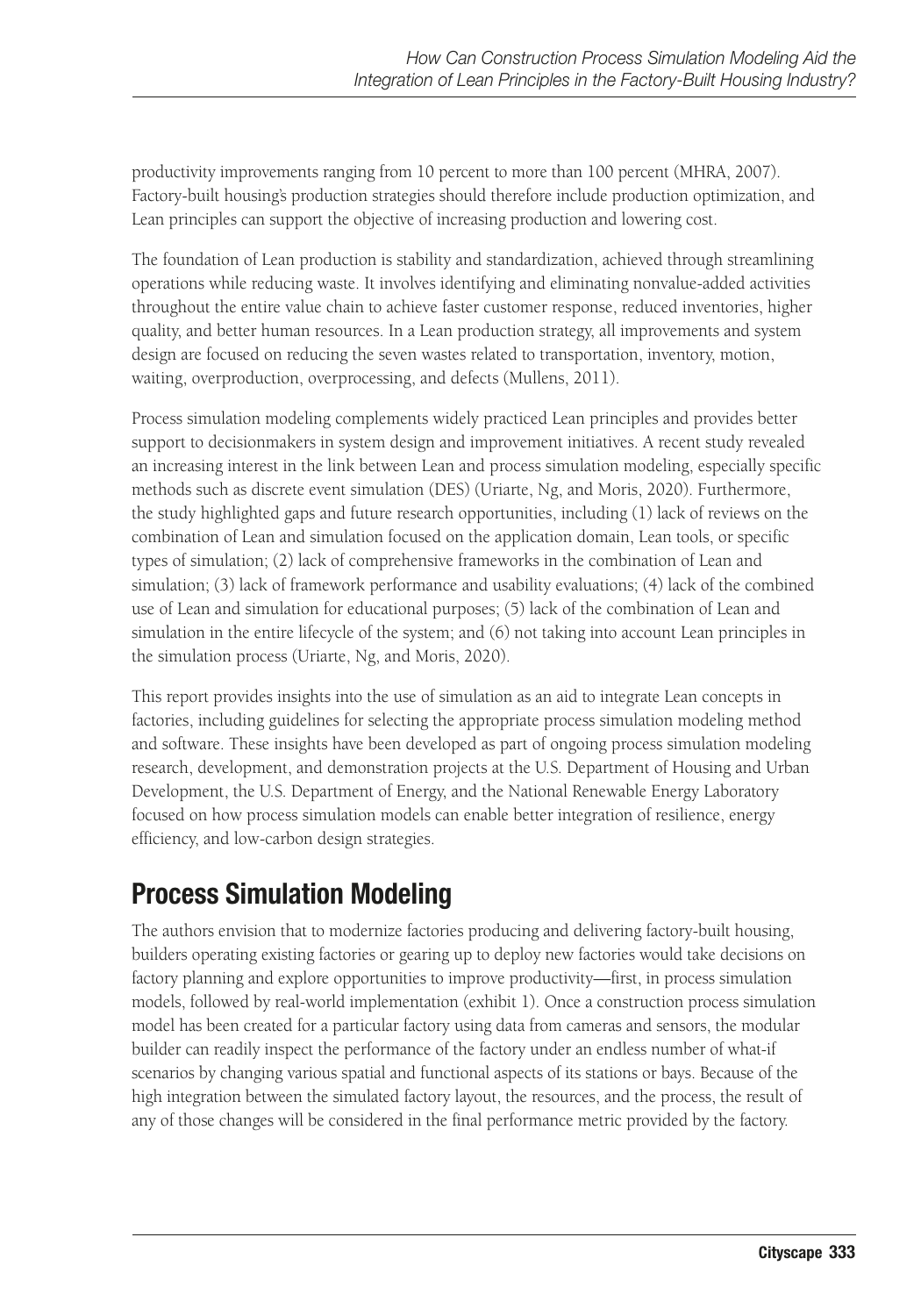#### Exhibit 1



Conceptual Representation of Construction Process Simulation Modeling

*Source: National Renewable Energy Laboratory (NREL)*

#### Process Simulation Modeling Methods

This section expands on widely used process simulation modeling methods that are well suited to the construction processes and can be leveraged by the factory-built housing industry. In general, this section highlights three process simulation modeling methods: discrete event, agent-based, and system dynamics. Each approach can be used as a standalone method for specific processes (exhibit 2). The three methods can also be used as one integrated methodological framework to simulate a complex system, such as a modular construction factory.

#### Exhibit 2

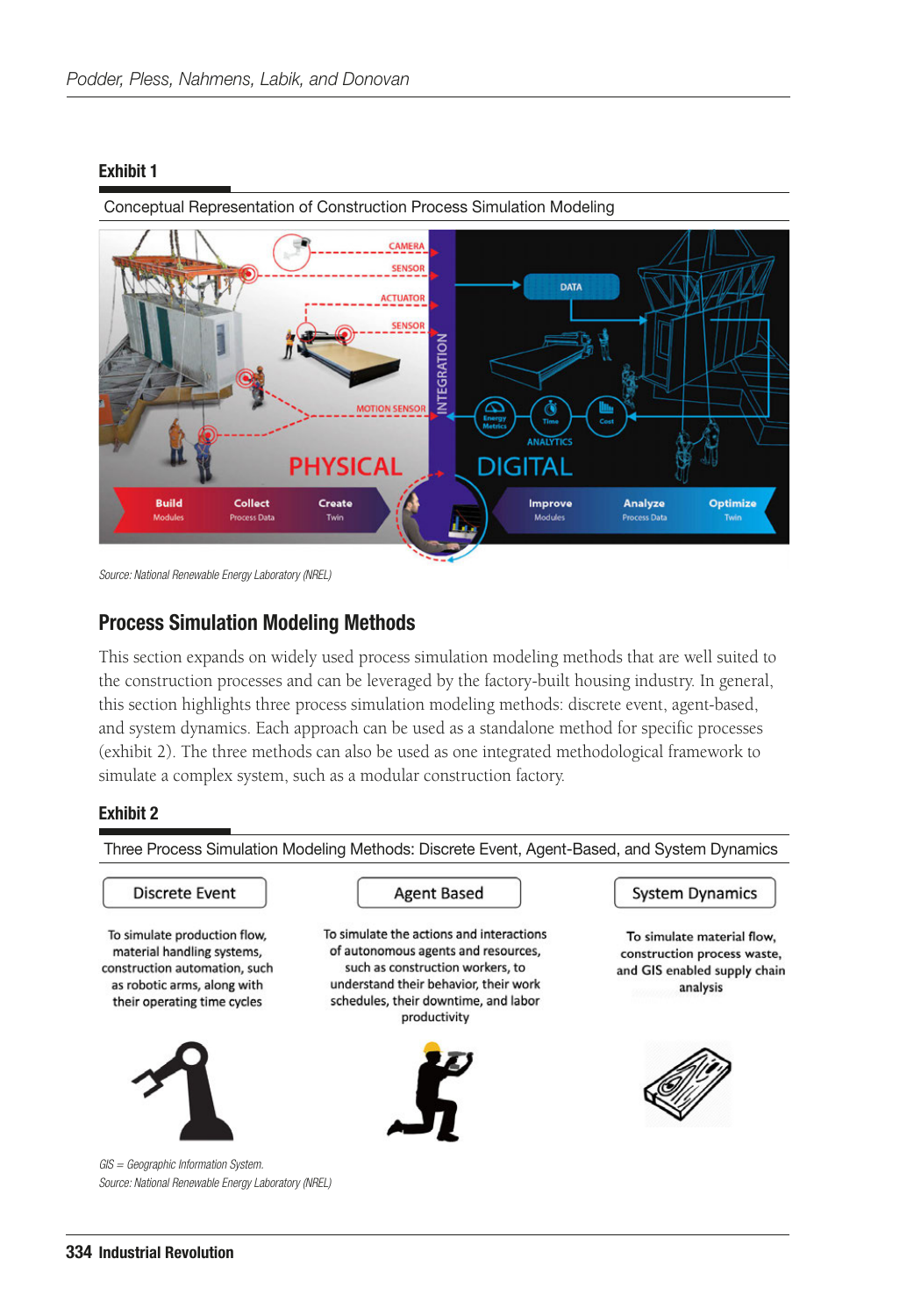#### **Discrete Event Simulation**

DES is used for simulation of real-world systems that could be divided into separate processes (events) or sequences of events progressing through time (Barrett et al., 2008). Each of the events happens at a particular instant in time, and the outcome affects the consecutive events. The DES method is based on queuing theory and has been used historically for job allocation and to evaluate telephone scheduling. The overall model simulates how processes respond to random events (such as a completion of a job requested or customer arrival) happening in time—for example, how a production line responds to delayed subprocesses. The DES model is represented as a process flowchart in which individual blocks represent real processes (The AnyLogic Company, 2019). The model can then help with system evaluation, finding "worst-case" scenarios and bottlenecks of the process, and modeling possible what-if scenarios for finding the form of solution. Today, the DES method is widely used in the manufacturing and healthcare industries.

#### **Agent-Based Modeling**

Agent-based modeling (ABM) is used to model a system as a collection of agents, which are autonomous decisionmaking entities interacting with each other (Bonabeau, 2002). Using a set of rules, each agent evaluates its situation and makes decisions. The decisionmaking by agents can evolve over time, making their behavior not completely predictable. Models can be very detailed (agents are basically physical objects) or abstract (agents are competing projects). This type of modeling continues to be used in epidemiology, road traffic, population, supply chain, or logistics modeling, specifically when the focus must be on individual objects and their interaction.

#### **System Dynamics**

System dynamics (SD) is the oldest simulation process. It focuses on the behavior of very complex systems over time, described with nonlinear behavior, usually in the form of differential equations (System Dynamics Society, 2021). Processes are modeled as a flow between stocks, with loops and time-delayed relationships between the individual parts. System dynamics focuses on the system as a whole when the behavior of the system cannot be described by the behavior of the individual parts. SD modeling has many applications in population, agriculture, economic systems, or modeling behavior of mechanical parts, such as pistons, valve systems, or suspension systems, which all interact with and depend on each other.

### Process Simulation Modeling Software

This section expands on recommended software that is available today for builders. To the best of the authors' knowledge, no commercially available software exists that was purpose-built to create process simulation models of factories representing all the activities in new construction at high fidelity. Today, myriad commercially available software options exist to support the creation of building information models (BIMs) and factory information models (FIMs). A FIM can be defined as a fly-through virtual representation of the factory, enabling direct interaction with a wide range of assessments, results, and metrics (Podder et al., 2020). Together, BIM and FIM help create highfidelity process simulation models of factories through an end-to-end digital workflow, as shown in exhibit 3.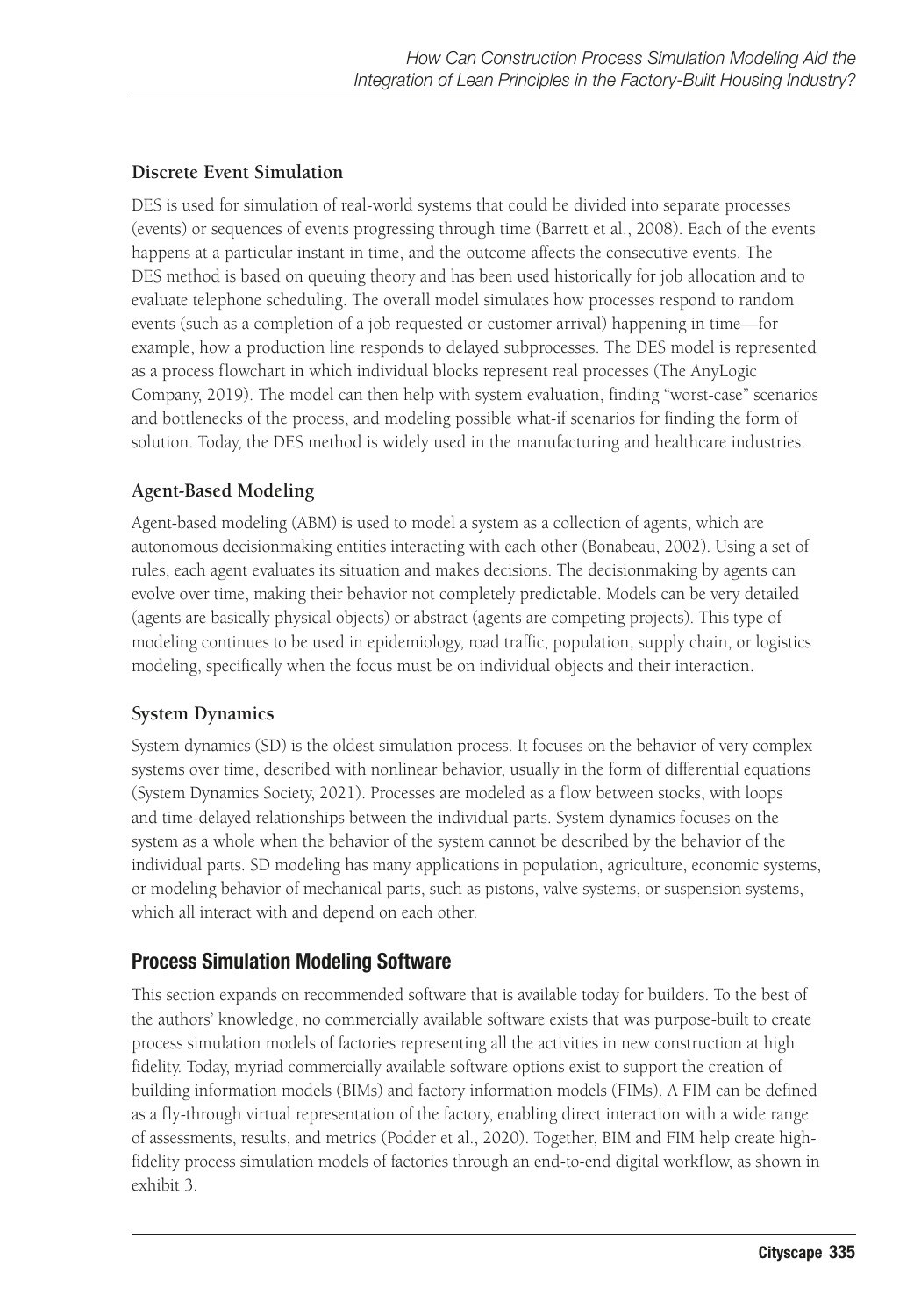#### Exhibit 3



*Source: National Renewable Energy Laboratory (NREL)*

### DES Software

Open-source DES software, such as  $[Strobe^{TM}]$ , can be used for modeling operations that involve uncertainty in durations, require complex activity startup conditions, and involve interdependence of resources (Louis and Dunston, 2017). Such DES software can provide a simple interface and the ability to create a quick DES model that functionally represents the factory. DES software such as  $j$ Strobe<sup>TM</sup> is being actively developed to have seamless data interoperability with game development environments, such as Unity<sup>TM</sup>, to make the DES model run a 3D spatial visualization of the factories (Podder, Louis, and Swanson, 2020). DES software is being specifically used to create DES models of new and existing factories through collaboration with builders across the United States as part of the U.S. Department of Energy-funded project, "Integrating Energy Efficiency in Permanent Modular Construction" (Podder et al., 2020).

### Software with CAD-DES Integration

Software with computer-aided design (CAD)-DES integration can leverage product-process data integration to help spatially visualize a DES model of the factory in the CAD environment. An example of such software that is commercially available is ProModel™. It provides reusable predictive analytic solutions with proprietary technologies in all facets of manufacturing and could be applied to the factory-built housing industry. The factory building plan layout and its process model can be created within the same CAD software. CAD-DES integration can also provide several built-in distribution functions, which, in conjunction with process streams, return random values according to a statistical distribution. Such software has proven to minimize the learning curve and maximize the efficiency for modifying large and complex models (Harrell and Price, 2000), which lends itself to builders who may not be familiar with the software and would need to be trained to use it effectively on a daily basis.

### Multimethod Simulation Modeling Software

To create the ideal factory, generate what-if scenarios, and understand what governs the integration of cost-effective resilience, energy efficiency, and low-carbon design strategies, builders in the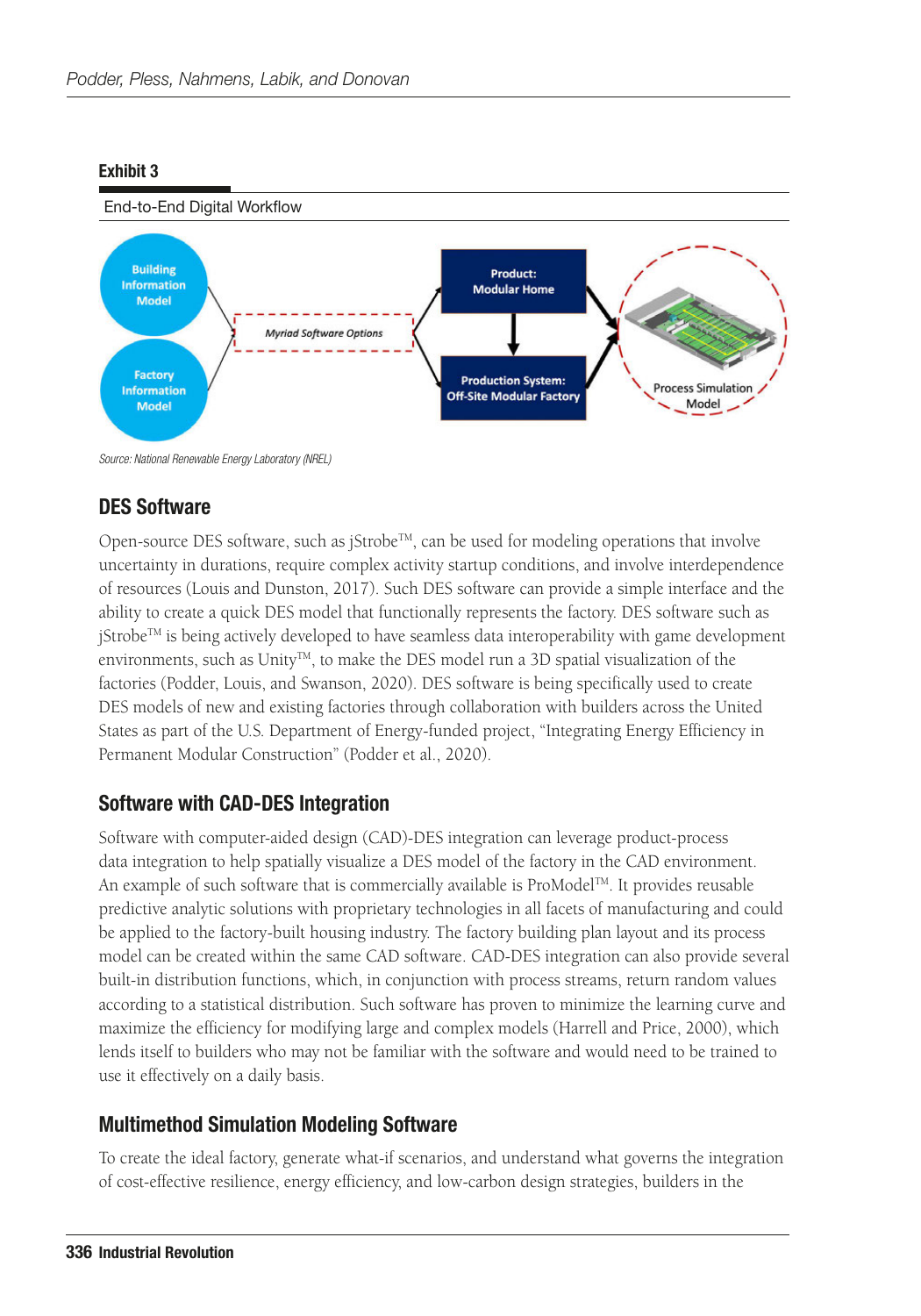factory-built housing industry need to adopt multimethod simulation modeling. To that end, multiple methods—including DES, ABM, and SD—can be brought together to assist the builders. Multimethod simulation modeling software such as AnyLogic $^{TM}$  has been traditionally used for optimizing manufacturing processes and supply chains of macro-industries.<sup>1</sup> Such software can be used to perform time and cost studies using data from real-world factories, productivity analysis, scaling analysis with supply chain optimization, and waste stream reduction input/output modeling and to create what-if scenarios with solar-plus-storage systems to be integrated during the factory-built process.

# Integrating Lean Strategies via Process Simulation Modeling

This section addresses how a real-world Lean improvement project was supported by the approach explained in exhibit 2. Exhibit 4 shows a high-level layout of the U-shaped production line under study for an ongoing simulation development effort, which is housed in a 70,000-square-foot (sq.ft.) facility with 19 main workstations; all workstations are listed in exhibit 5 in the order of the workflow, from 0 to 15. The last four workstations on the main production line are outside the facility due to limited space. The main production line is supported by six feeder stations (wall framing, etc.).

#### Exhibit 4



*Source: KBS Builders (case study factory partners with the project team)*

The production capacity of this facility, before Lean implementation, is about eight modules per week. On average, units spend 6 hours at each workstation, with a minimum of 3.54 hours and a maximum of 7.57 hours. This time is also known as the "time per move." The time variation is

<sup>&</sup>lt;sup>1</sup> AnyLogicTM capabilities are explained in this video: <https://www.youtube.com/watch?v=9e0F4VtgoaQ>.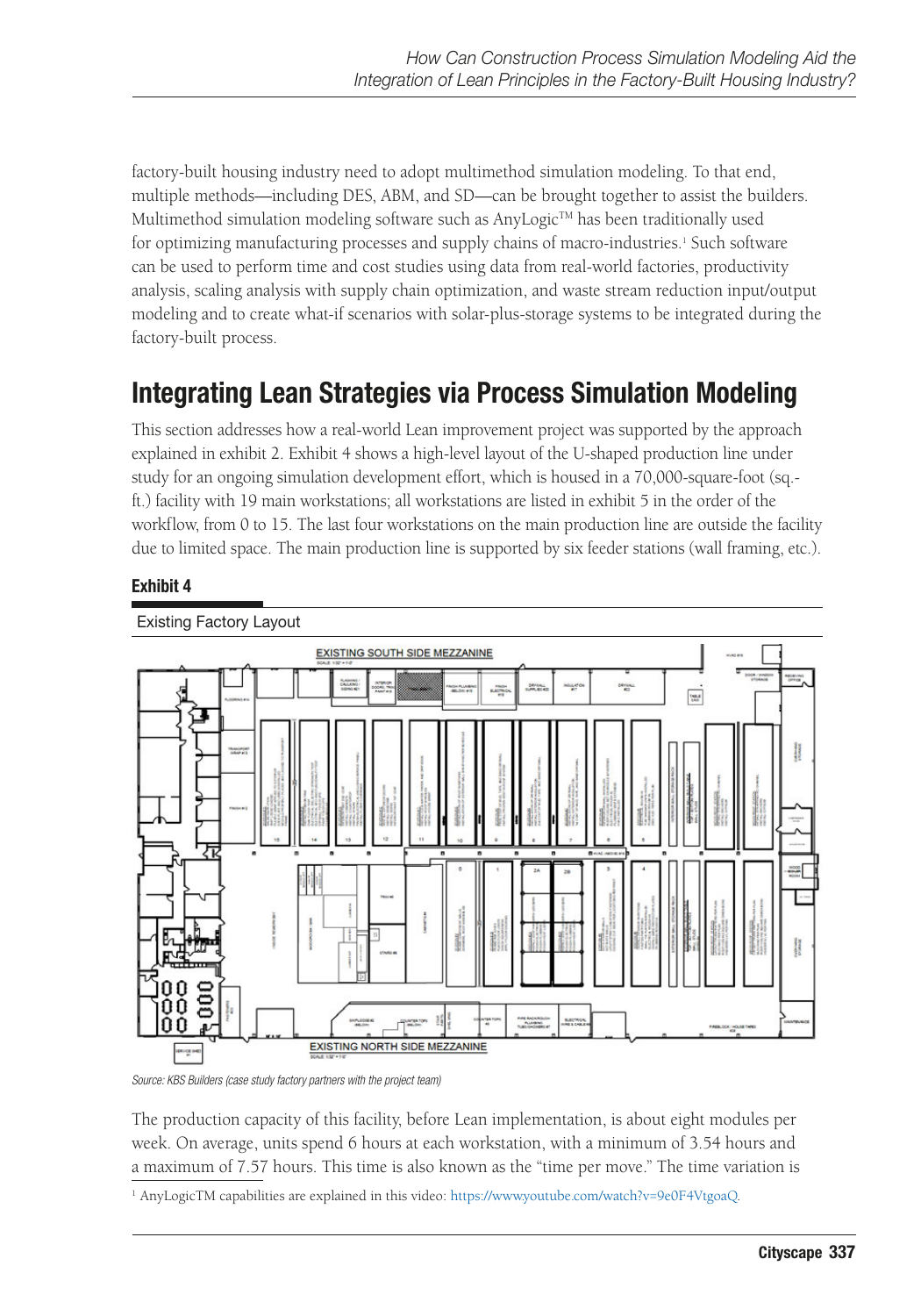due to the scope of work completed and the number of workers at each station. This production is supported by 90 workers divided into 23 departments (electrical, carpentry, etc.). One of the indirect labor departments, quality control, is integrated at every workstation to ensure that the modules are built in accordance with the plans and the company's quality standards.

| <b>Baseline Production Times</b> |                                                                  |                              |                                                           |  |  |
|----------------------------------|------------------------------------------------------------------|------------------------------|-----------------------------------------------------------|--|--|
| <b>Workstations</b>              | <b>Major Component</b>                                           | <b>Working</b><br>Time (hrs) | Percentage of<br><b>Uptime During</b><br>Module Moves (%) |  |  |
| $\Omega$                         | Walls, Dormers, Roof                                             | 5.8                          | 100                                                       |  |  |
| 1                                | Floor Framing and Decking                                        | 3.54                         | 61                                                        |  |  |
| 2A & 2B                          | Raised Plumbing/Electrical Jig                                   | 5.80                         | 100                                                       |  |  |
| 3                                | <b>Exterior and Mate Wall Set</b>                                | 5.28                         | 91                                                        |  |  |
| 4                                | Interior Partition Set                                           | 5.23                         | 90                                                        |  |  |
| 5                                | Rough Electrical and Plumbing                                    | 6.52                         | 112                                                       |  |  |
| 6                                | Rough Electrical and Plumbing, Drywall, and<br>Roof Set          | 6.17                         | 106                                                       |  |  |
| $\overline{7}$                   | <b>Exterior Insulation and Drywall</b>                           | 7.57                         | 131                                                       |  |  |
| 8                                | Exterior Insulation and Drywall Finish and Sanding               | 7.54                         | 130                                                       |  |  |
| 9                                | Roof Sheathing, Drywall Finish, and Sanding                      | 6.19                         | 107                                                       |  |  |
| 10                               | Roof Sheathing and Exterior Wall Sheathing                       | 5.95                         | 103                                                       |  |  |
| 11                               | Roofing and House Wrap                                           | 7.33                         | 126                                                       |  |  |
| 12                               | Windows and Exterior Doors, Siding, and<br><b>Interior Paint</b> | 6.69                         | 115                                                       |  |  |
| 13                               | Cabinets, Flooring, Electrical Hookups,<br><b>Interior Trim</b>  | 6.86                         | 118                                                       |  |  |
| 14                               | Interior Trim, Electrical Tests, Plumbing Tests                  | 5.60                         | 97                                                        |  |  |
| 15                               | Touch-up, Exterior Wrap, Ship-Loose, and Labels                  | 3.88                         | 67                                                        |  |  |

#### Exhibit 5

*Source: Data from case study factory as evaluated by the project team*

During the Lean evaluation of the current production layout, the team identified material handling and storage as areas for improvement. In general, the facility has limited storage areas, aisles are crowded, and outside areas are used for temporary storage. Storing material outside the factory not only increases the travel distance to the point of use on the production line but also increases the probability of damage due to exposure to the elements and unnecessary handling. Adding mezzanine space along the North and South sides of the factory would add 4,105 sq. ft. of additional storage inside the factory. That space could be used to store exterior doors, windows, interior doors, bathtubs, and showers, decreasing the travel distance to the point of use. In addition, organizing the existing warehouses and building a new warehouse on the west side of the facility would improve factory operations and allow the outside area to be used for staging completed modules. An additional warehouse (200 sq. ft. x 40 sq. ft.) at the west side of the current factory would add another 3,650 sq. ft. of inside storage. The proposed new warehouse on the west side could store sheet goods and dimensional lumber, which would bring them closer to the mill room and house the receiving department.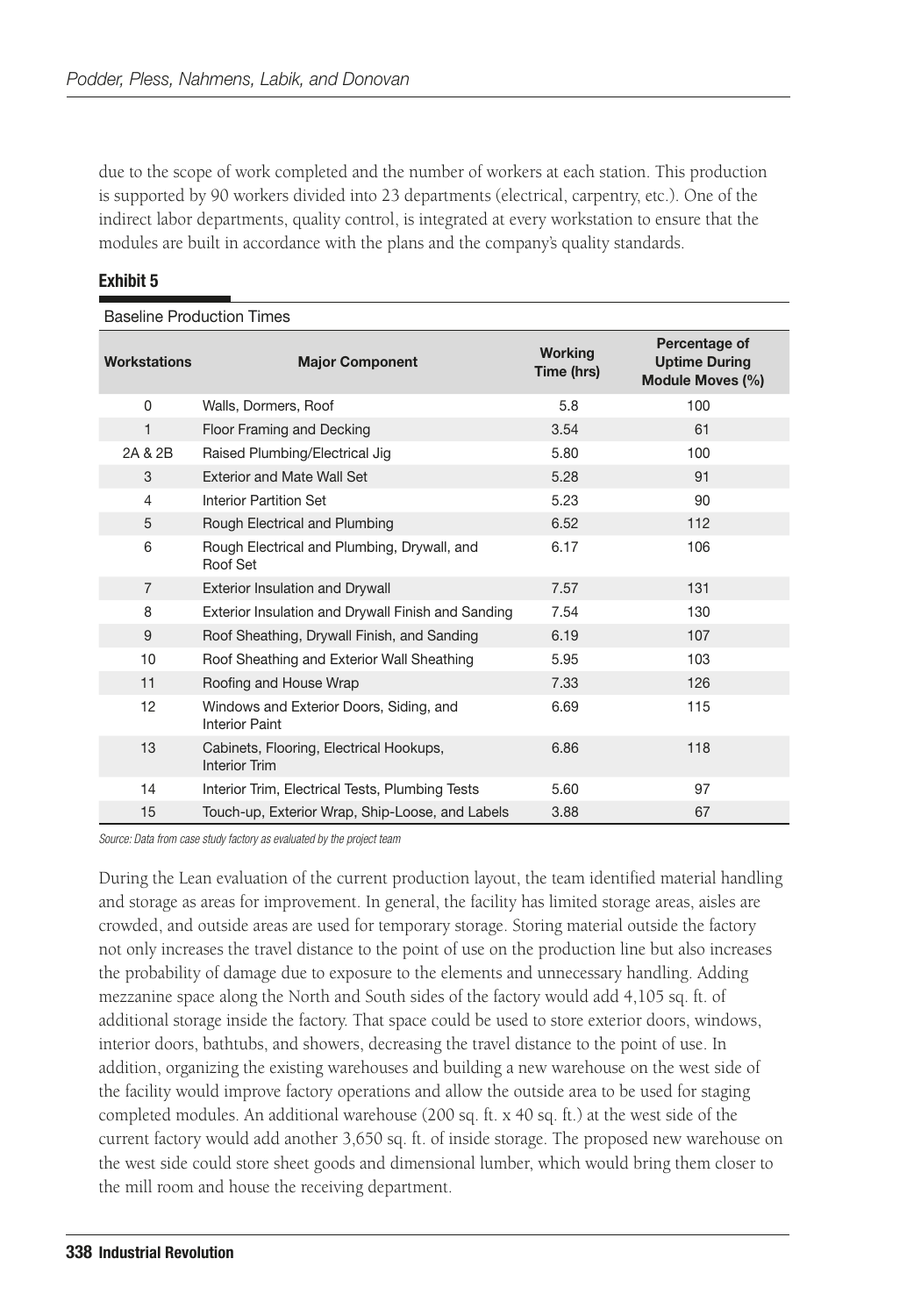The staging and storage areas ideally should be aligned with a designated workstation or point of use to limit the travel distance and material handling. Currently, those areas are too far away from each other, and the staging area must be replenished very often, which slows down the production line. The project team identified several opportunities to reduce distances for more than one-half of the workstations. The team estimated a reduction of about 4,000 ft. of distance if storage areas were relocated closer to the point of use on the production line, decreasing cycle times of major tasks. Opportunities are also available to move feeder stations closer to related workstations. More Lean principles are being continuously implemented via process simulation modeling to improve material handling and streamline operations, with the goal of increasing the estimated production capacity from 8 modules per week to 11 modules per week on average.

### Solar-Plus-Storage Evaluation

Once the optimal factory setup was achieved by integrating Lean principles via process simulation modeling, the team evaluated the scope of work to better integrate resilience, energy efficiency, and low-carbon design strategies. The focus of this simulation development effort is the implementation of a solar power array and residential battery storage system installation—"solar-plus-storage." The incremental cost from solar-plus-storage systems installation is composed of subcosts, including factory labor, onsite labor, materials, and prefabricated components related to solar-plus-storage systems; relevant factory construction and material-handling equipment; subcontractors, including solar-plus-storage systems experts; design; and overhead. The cost of labor is typically the component with the greatest variability, and it is determined by a combination of factors, including the scope of work, material and component quantities, inspections, design, factory and site installer composition, hourly installer costs, installer productivity, and factory process efficiency. Focusing on the Lean principle of improving productivity, this simulation development effort intends to leverage process simulation modeling to define key variables that help quantify productivity, as shown in exhibit 6.

#### Exhibit 6

| and verify not request vity                                                                        |                                     |                                                                                                               |                                                                 |  |  |
|----------------------------------------------------------------------------------------------------|-------------------------------------|---------------------------------------------------------------------------------------------------------------|-----------------------------------------------------------------|--|--|
| <b>Activity</b>                                                                                    | Input (in factory)                  | <b>Output (in factory)</b>                                                                                    | <b>Baseline to Compare</b>                                      |  |  |
| Installation of rooftop solar PV                                                                   | Time (in labor hours)               | Number of installed<br>solar PV panels                                                                        | Productivity in site-<br>installed rooftop solar PV             |  |  |
| Installation of home battery or<br>storage                                                         | Time (in labor hours)               | Number of<br>installed units                                                                                  | Productivity in site-<br>installed batteries<br>or storage      |  |  |
| Installation of electrical<br>infrastructure                                                       | Time (in labor hours)               | Number of installed<br>apartment-level<br>conduits and inverters<br>to integrate solar PV<br>and home battery | Productivity in site-<br>installed electrical<br>infrastructure |  |  |
| Distances (e.g., between<br>storage of equipment and work/<br>installation areas or stations/bays) | Time taken to cover<br>the distance | Distance between<br>A and B                                                                                   | Previous distance                                               |  |  |

An Early Version of Mapping Solar-plus-Storage Systems to Relevant Key Metrics to Measure and Verify Its Productivity

*PV = photovoltaics*

*Source: Data from case study factory as evaluated by the project team*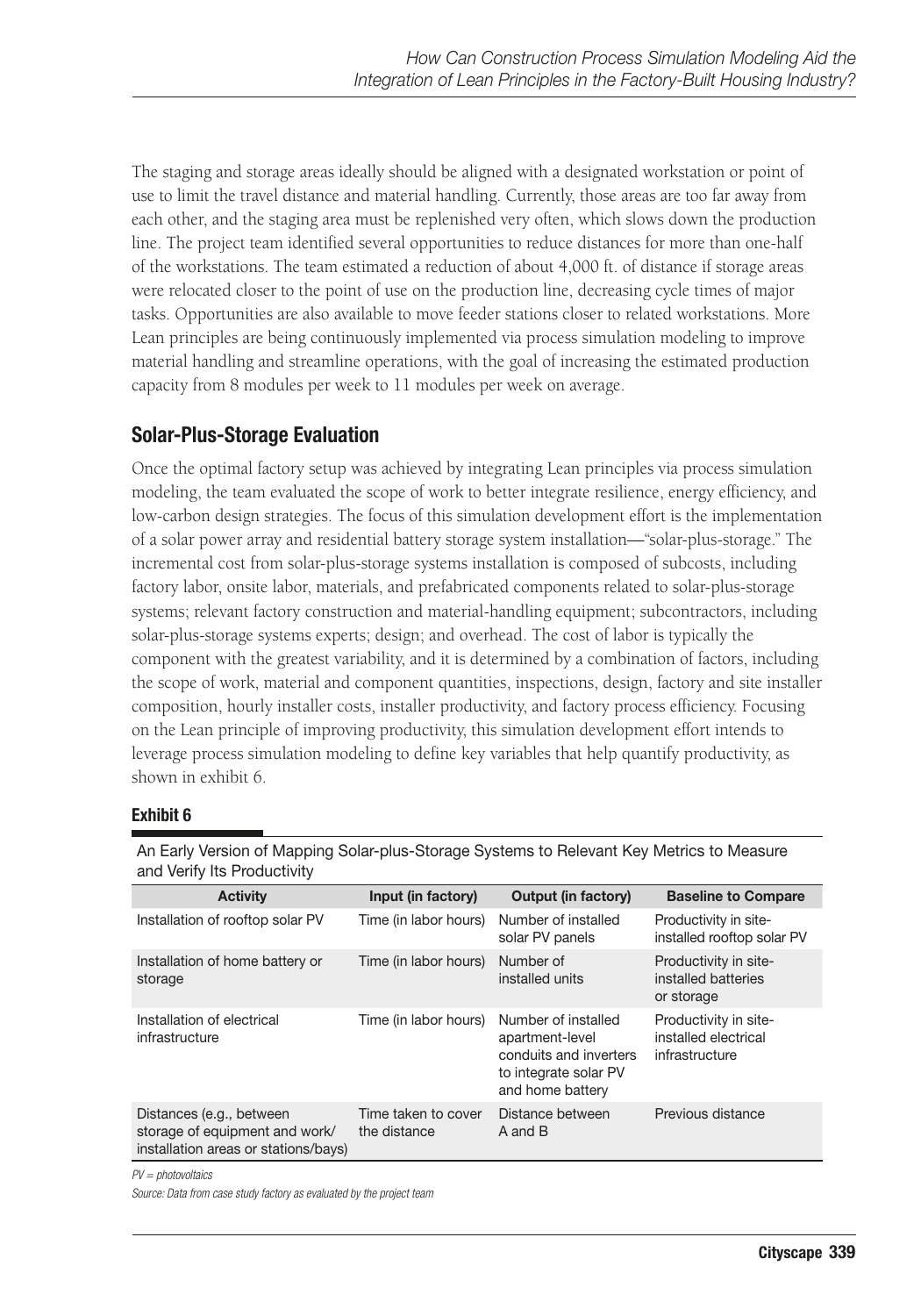A what-if analysis is a data-intensive simulation with a goal is to inspect the behavior of a complex system (Golfarelli, Rizzi, and Proli, 2006), which in this case is a factory construction and installation process. What-if scenarios are the standard way of using process simulation modeling to analyze cause and effect. Behavior can be presented through various output objects for the end user to study. The end user may give input variables new values, thus influencing the process simulation model behavior. As shown in exhibit 7, input and output variables change the behavior of the process models in the simulation. The primary source of input variables is worker schedules, and the primary source of output variables is the production plan.

#### Exhibit 7



*Note: Shown are process models, worker schedules, worker allocation to each station or bay, planned state changes of the volumetric modular products across different stations or bays in production queue, and a dynamic 3D visualization.*

#### *Source: Screengrab of baseline process simulation model in AnyLogicTM by National Renewable Energy Laboratory (NREL)*

# **Conclusion**

The insights presented and discussed in this paper have been developed as part of ongoing process simulation modeling research, development, and demonstration projects at the U.S. Department of Housing and Urban Development, the U.S. Department of Energy, and the National Renewable Energy Laboratory focused on how process simulation models can better integrate resilience, energy efficiency, and low-carbon design strategies. The primary stakeholders and beneficiaries of using process simulation modeling and integrating Lean principles are the builders. A modular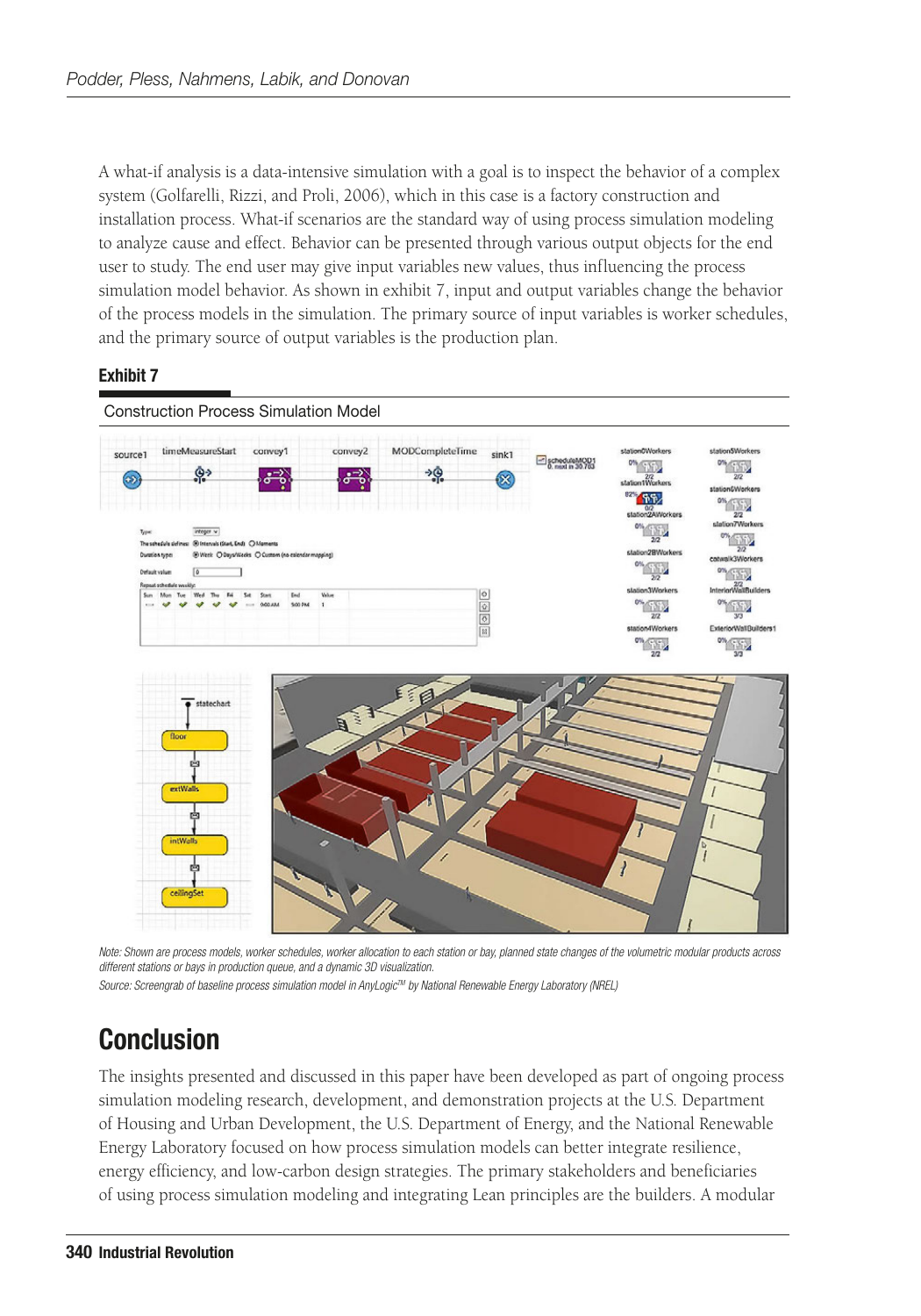builder, in this case, is the entity that owns or operates factories and builds a wide range of subassemblies of components, pods, panels, and volumetric modules to deliver residential projects at scale.

### Pros and Cons—How Can Process Simulation Models Assist Builders in the Factory-Built Housing Industry?

The following benefits apply directly to the modular builder:

- Simulation models specific to real-world conditions of factories that represent schedules of workforces would benefit the modular builder in effective project management and construction scheduling using a user-friendly interface.
- Although the modular builder benefits the most from the value proposition of using simulation modeling, benefits trickle throughout the value chain to designers, developers, and tenants or homeowners. Trickle-down benefits include saved time, reduced cost, and improved living.

The following technical and market challenges need to be addressed to ensure wider adoption of simulation models by builders:

- Builders must be incentivized, trained, and supported to adopt simulation modeling and Lean principles. Also important is addressing the skills gap in the construction industry workforce by encouraging simulation experts from the computer science industry to actively explore developing simulation models for factories producing and delivering factory-built housing.
- Inputting data from real-world factories sourced from cameras and sensors should be possible to continuously update the simulation models. A major market penetration challenge, therefore, is the development of low-cost and easy-to-deploy data collection packages, including cameras and sensors, to be used by builders to retrofit their existing factories.

# Guidelines—Takeaways for Builders on Best Practices when Interacting with Process Simulation Models

While existing literature such as *Factory Design for Modular Homebuilding* (Mullens, 2011) has disseminated frameworks on productivity improvement and waste reduction, it has not necessarily led to pathways where process simulation models can be used to improve the products and the processes. High-performing builders who are actively engaged in implementing a wide range of Lean principles in their new and existing factories often face challenges in realizing effective interventions in the factory. Using process simulation models will enhance the workflow of builders and will empower them to make more informed decisions, furthering continuous improvement of the factory process to reduce cost and time. The following is a step-by-step description of the guidelines for builders on the workflow when interacting with process simulation models: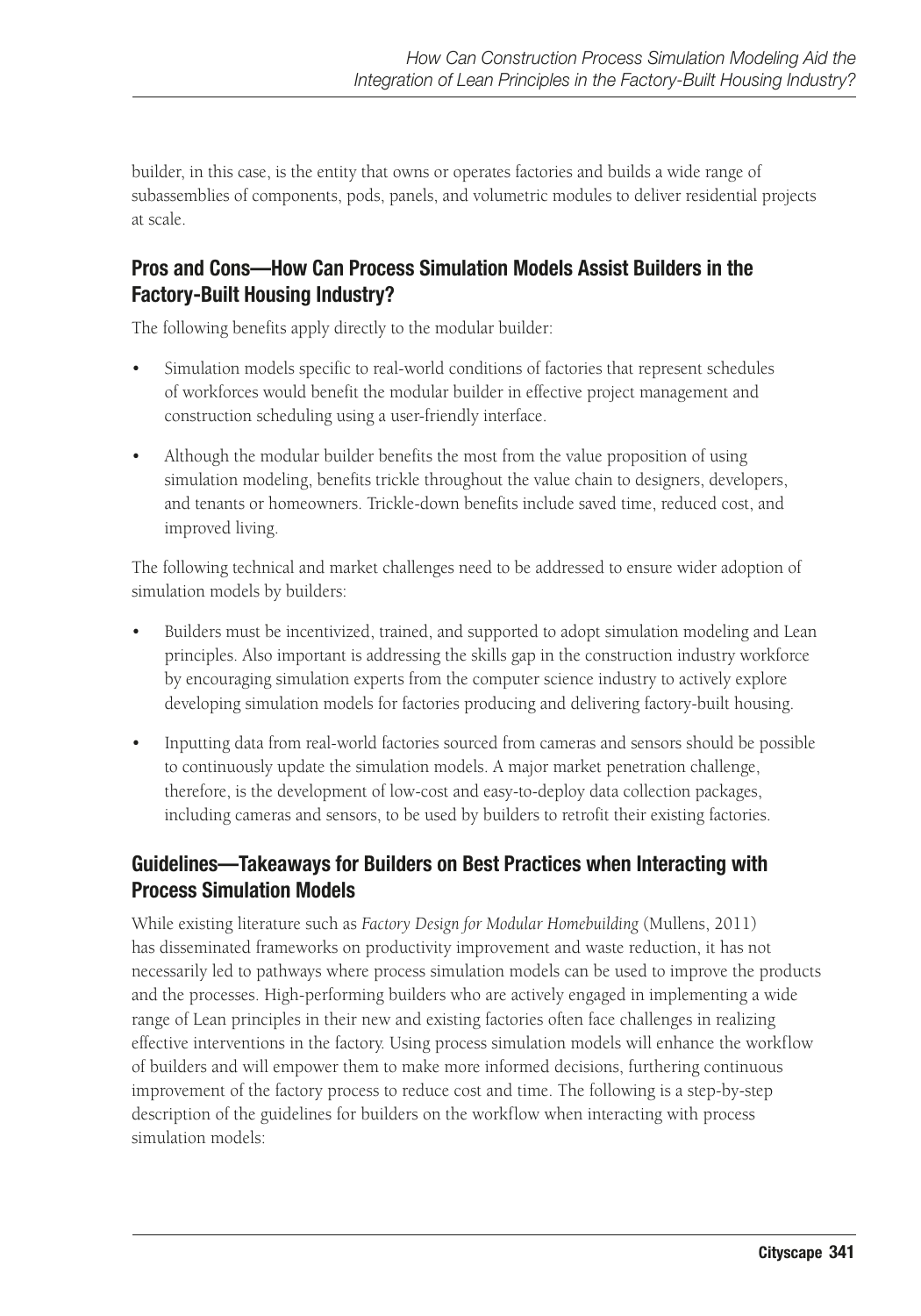- 1. The modular builder or design team hands off the BIM model of the modular building to its process engineer or factory construction manager.
- 2. The process engineer or factory construction manager uses the process simulation model on a computer or device to create a digital factory floor plan layout (in 2D).
- 3. The outputs from the process simulation model are process efficiency (time, cost) and product efficiency (resilience, energy efficiency, low-carbon design strategies), which are of direct interest to the process engineer or factory construction manager.
- 4. The process engineer or factory construction manager uses the process simulation model to optimize time, cost, and final product quality in a de-risking environment and to create whatif scenarios based on the modular home builder's plans and development stages.
- 5. The process engineer or factory construction manager looks at those outputs as feedback from process simulation models to inform decisions to implement process changes in the real-world factory.
- 6. Factory performance is monitored to measure and verify the performance of process changes before and after implementation. The process simulation model is continuously updated and provides continuous feedback on improvements in the real-world factory.

# **Acknowledgments**

The authors would like to thank KBS Builders for continued engagement to ensure success of factory data collection and case study. The authors would also like to thank the U.S. Department of Housing and Urban Development and the U.S. Department of Energy for funding support.

# **Authors**

Ankur Podder is a research engineer in buildings advanced manufacturing and integration science with the National Renewable Energy Laboratory's Industrialized Construction Innovation team. Isabelina Nahmens is a professor of industrial engineering and Industrial Engineering Program Director at Louisiana State University. Ondrej Labik is a PhD candidate at Louisiana State University. Shanti Pless is a senior energy efficiency researcher at the National Renewable Energy Laboratory and leads NREL's Industrialized Construction Innovation team. Alison Donovan is a managing consultant with VEIC.

# **References**

The AnyLogic Company. 2019. "Multimethod Simulation Modeling for Business Applications." Oakbrook Terrace, IL: Anylogic.